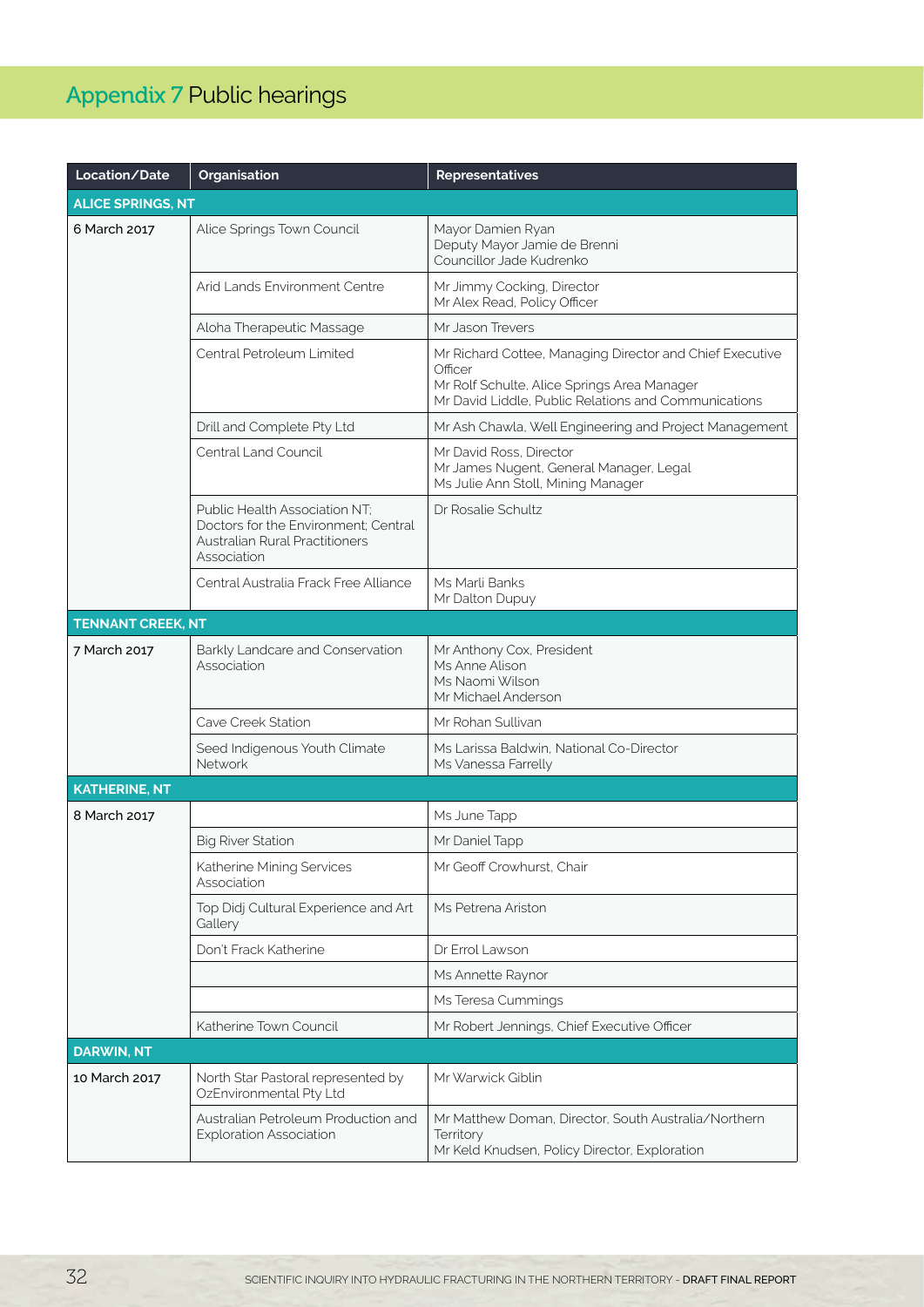| Location/Date     | Organisation                                                 | <b>Representatives</b>                                                                                                                                                                                                                                                          |
|-------------------|--------------------------------------------------------------|---------------------------------------------------------------------------------------------------------------------------------------------------------------------------------------------------------------------------------------------------------------------------------|
| <b>DARWIN, NT</b> |                                                              |                                                                                                                                                                                                                                                                                 |
| 10 March 2017     | Origin Energy Limited                                        | Mr Ross Evans, General Manager, Exploration and New<br>Resources<br>Dr David Close, Chief Geologist and Unconventional<br><b>Exploration Manager</b><br>Mr Alexander Cote, Senior Petroleum Engineer<br>Ms Stephanie Stonier, Corporate Affairs Manager<br>(Northern Australia) |
|                   | Lock the Gate Alliance (NT)                                  | Ms Naomi Hogan                                                                                                                                                                                                                                                                  |
|                   | Santos Ltd                                                   | Mr Bill Ovenden, Vice President Exploration and<br>Subsurface<br>Mr Che Cockatoo-Collins, Advisor Aboriginal<br>Engagement<br>Mr Andrew Snars, Maranoa Regional Manager<br>Mr Rohan Richardson, Manager Design and<br><b>Construction Onshore</b>                               |
|                   | Armour Energy Limited                                        | Mr Luke Titus, Chief Geologist                                                                                                                                                                                                                                                  |
|                   | Amateur Fishermen's Association of the<br>Northern Territory | Mr David Ciaravolo, Executive Officer                                                                                                                                                                                                                                           |
|                   | Environmental Defenders Office (NT) Inc                      | Mr David Morris, Principal Lawyer and Executive Officer                                                                                                                                                                                                                         |
|                   | Environment Centre Northern Territory                        | Ms Shar Molloy, Director<br>Mr Drew English                                                                                                                                                                                                                                     |
|                   | Frack Free Alliance, Darwin                                  | Ms Belinda Quinlivian<br>Mr Chris Naden<br>Ms Melissa Burey                                                                                                                                                                                                                     |
|                   | Northern Territory Cattlemen's<br>Association                | Ms Tracey Hayes, Chief Executive Officer<br>Mr Tom Stockwell, President                                                                                                                                                                                                         |
|                   | Consolidated Pastoral Company                                | Mr Troy Setter, Chief Executive Officer                                                                                                                                                                                                                                         |
|                   |                                                              | Mr Justin Tutty                                                                                                                                                                                                                                                                 |
|                   |                                                              | Ms Katherine Marchment                                                                                                                                                                                                                                                          |
|                   |                                                              | Ms Merrilee Baker                                                                                                                                                                                                                                                               |
|                   | Pangaea Resources Pty Ltd                                    | Mr Tim Radburn, Executive Director                                                                                                                                                                                                                                              |
|                   | Halliburton                                                  | Ms Diana Grantham, Senior Technical Professional<br>Production Enhancement<br>Mr Ian Adams                                                                                                                                                                                      |
|                   | Climate Action Darwin                                        | Ms Anna Boustead<br>Ms Grusha Leeman                                                                                                                                                                                                                                            |
| <b>DARWIN, NT</b> |                                                              |                                                                                                                                                                                                                                                                                 |
| 31 July 2017      | Sully Pty Ltd and MS Contracting                             | Mr Bill Sullivan<br>Mr Mark Sullivan                                                                                                                                                                                                                                            |
|                   |                                                              | Mr Rob Woods                                                                                                                                                                                                                                                                    |
|                   | Institute for Energy Economics and<br>Financial Analysis     | Mr Bruce Robertson                                                                                                                                                                                                                                                              |
|                   |                                                              | Ms Jo Vandermark                                                                                                                                                                                                                                                                |
|                   | United Voice                                                 | Mr Pat Honan                                                                                                                                                                                                                                                                    |
| <b>DARWIN, NT</b> |                                                              |                                                                                                                                                                                                                                                                                 |
| 1 August 2017     | Lock the Gate Alliance (NT)                                  | Ms Naomi Hogan                                                                                                                                                                                                                                                                  |
|                   | Environmental Defenders Office (NT) Inc                      | Mr David Morris, Principal Lawyer and Executive Officer                                                                                                                                                                                                                         |
|                   |                                                              | Professor Melissa Haswell                                                                                                                                                                                                                                                       |
|                   |                                                              | Mr Jamie Houldsworth                                                                                                                                                                                                                                                            |
|                   | Frack Free Darwin                                            | Ms Belinda Quinlivian<br>Ms Melissa Bury                                                                                                                                                                                                                                        |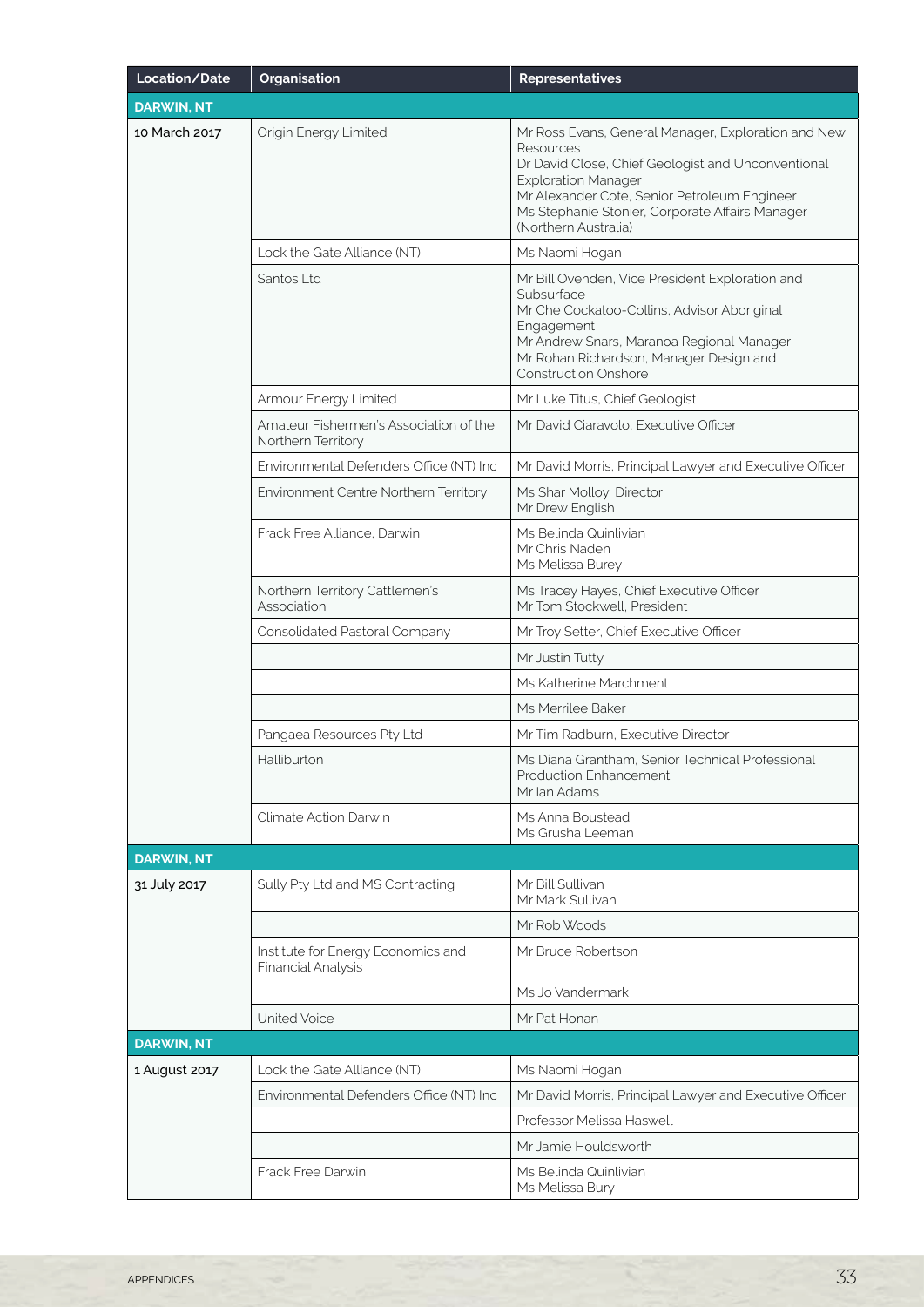| Location/Date            | Organisation                          | <b>Representatives</b>                                                                                                                                                                                                                                                               |  |  |
|--------------------------|---------------------------------------|--------------------------------------------------------------------------------------------------------------------------------------------------------------------------------------------------------------------------------------------------------------------------------------|--|--|
| <b>DARWIN, NT</b>        |                                       |                                                                                                                                                                                                                                                                                      |  |  |
| 1 August 2017            |                                       | Ms Seranna Shutt<br>Mr Ron Chute<br>Ms Ellen Gapany                                                                                                                                                                                                                                  |  |  |
|                          |                                       | Professor Jenny Davis                                                                                                                                                                                                                                                                |  |  |
|                          |                                       | Mr Ron Chute<br>Mr David Forsyth                                                                                                                                                                                                                                                     |  |  |
|                          |                                       | Mr Nicholas Milyari Fitzpatrick                                                                                                                                                                                                                                                      |  |  |
|                          | Oilfield Connect                      | Mr Mark Fraser, Manager                                                                                                                                                                                                                                                              |  |  |
|                          | Terrabos Consulting Pty Ltd           | Mr David Armstrong                                                                                                                                                                                                                                                                   |  |  |
|                          |                                       | Mr Carl Brand representing Ms Rikki Saltmarsh                                                                                                                                                                                                                                        |  |  |
| <b>DARWIN, NT</b>        |                                       |                                                                                                                                                                                                                                                                                      |  |  |
| 2 August 2017            | Santos Ltd                            | Mr Bill Ovenden, Vice President Exploration and<br>Subsurface<br>Mr Tom Baddeley, Manger Public Affairs<br>Mr Paul Wybrew, Senior Environmental Officer<br>Mr Geoff Atherton, General Manager of Drilling<br>Operations<br>Mr Che Cockatoo-Collins, Advisor Aboriginal<br>Engagement |  |  |
|                          |                                       | Mr Tim Forcey                                                                                                                                                                                                                                                                        |  |  |
|                          |                                       | Ms Billee McGinley                                                                                                                                                                                                                                                                   |  |  |
|                          |                                       | Mr Christland Kovison Yao                                                                                                                                                                                                                                                            |  |  |
|                          |                                       | Mr Paul Sharp                                                                                                                                                                                                                                                                        |  |  |
|                          | The Australia Institute               | Mr Roderick Campbell, Research Director                                                                                                                                                                                                                                              |  |  |
|                          | Climate Action Darwin                 | Ms Grusha Leeman                                                                                                                                                                                                                                                                     |  |  |
|                          |                                       |                                                                                                                                                                                                                                                                                      |  |  |
|                          | Maritime Union of Australia           | Mr Thomas Mayor, Branch Secretary                                                                                                                                                                                                                                                    |  |  |
|                          |                                       | Mr Justin Tutty                                                                                                                                                                                                                                                                      |  |  |
|                          |                                       | Ms Katherine Marchment                                                                                                                                                                                                                                                               |  |  |
|                          |                                       | Ms Pauline Cass                                                                                                                                                                                                                                                                      |  |  |
| <b>ALICE SPRINGS, NT</b> |                                       |                                                                                                                                                                                                                                                                                      |  |  |
| 3 August 2017            | Arid Lands Environment Centre Inc     | Mr Jimmy Cocking, Director<br>Mr Alex Read, Policy Officer                                                                                                                                                                                                                           |  |  |
|                          |                                       | Ms Lisa Gray<br>Mr Miles Jennings                                                                                                                                                                                                                                                    |  |  |
|                          |                                       | Mr Allan O'Keefe<br>Mrs Marilyn O'Keefe<br>Ms Jasmin O'Keefe                                                                                                                                                                                                                         |  |  |
|                          |                                       | Mr Jason Trevers                                                                                                                                                                                                                                                                     |  |  |
|                          | Central Australia Frack-Free Alliance | Ms Marli Banks<br>Mr Jesse Hancock                                                                                                                                                                                                                                                   |  |  |
|                          |                                       | Mr Domenico Pecorari                                                                                                                                                                                                                                                                 |  |  |
|                          | Elkedra Station                       | Ms Amber McBride                                                                                                                                                                                                                                                                     |  |  |
| <b>ALICE SPRINGS, NT</b> |                                       |                                                                                                                                                                                                                                                                                      |  |  |
| 4 August 2017            |                                       | Mr Christopher Hawke                                                                                                                                                                                                                                                                 |  |  |
|                          |                                       | Ms Dianna Newham<br>Ms Barbara Molanus<br>Ms Ella Newham-Perry                                                                                                                                                                                                                       |  |  |
|                          | Arid Lands Environment Centre Inc     | Mr Jimmy Cocking, Director<br>Mr Alex Read, Policy Officer                                                                                                                                                                                                                           |  |  |